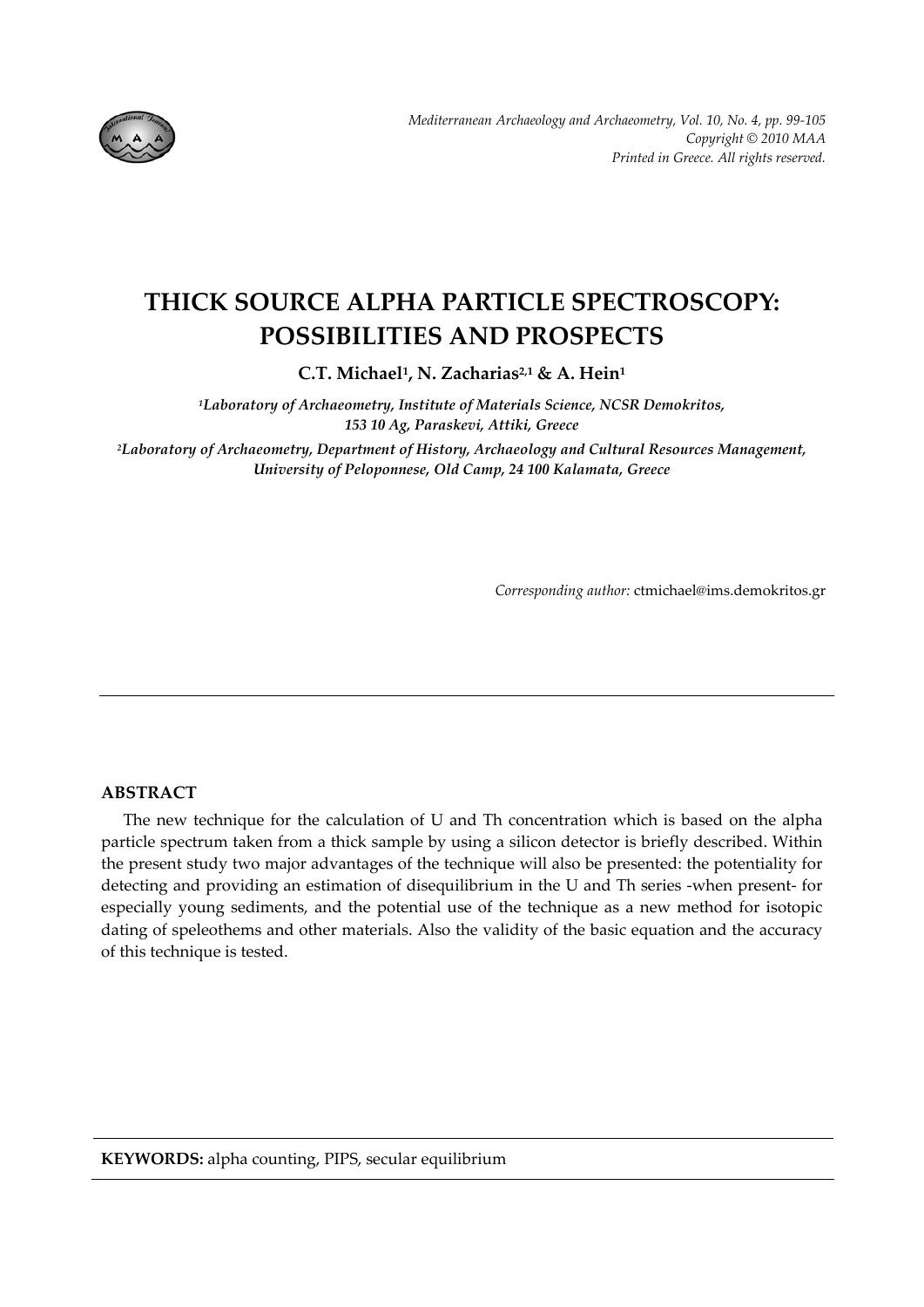#### **INTRODUCTION**

Alpha counting techniques are widely used for dose rate determination in Luminescence and ESR dating applications (Soumana et al., 1997; Sjostrand and Prescott, 2002; Turner et al., 1958.). Since in many cases the major part of the natural radiation dosage absorbed by the crys‐ tals of the samples to be dated is due to the U and Th series, an increased accuracy is re‐ quired. It is also known that the dose rates calculated by alpha counting are more accurate even in the case of an unknown disequilibrium. Nevertheless, an approximate knowledge of disequilibrium increases the accuracy of the cal‐ culated dose rates. The presented technique is an improvement and a further development of a previously described new technique (Michael and Zacharias, 2000) for the calculation of U and Th concentrations based on the alpha‐ particle spectrum taken from a thick sample by using a silicon detector which gives also the possibility for the estimation of disequilibrium in our samples (Michael et al., 2008). This possi‐ bility can be used for U‐series disequilibrium dating methods (Liritzis, 2006) for speleothems and other materials which will be the subject of a future paper. The sample preparation, the in‐ strumentation and calculations are explicitly described in the first two cited papers.

#### *100* C.T. MICHAEL et al

# **CONCENTRATION AND DISEQUILIB‐ RIUM ESTIMATION**

The basic equation of this technique is the following

$$
(1) \quad N_{mi} = \frac{4n_{Int}}{R_1 - R_2}
$$

where  $N_{mi}$  (Bq/g) gives the number of alpha particles emitted by the radionuclides of the U and Th series (activity concentration, a.c.) per unit mass per unit time (s) with energies higher than a certain value  $E$  (MeV);  $n_{int}$  is the integral of counts per unit surface (cm2) per unit time (Ks) in the energy interval between  $E_1$  and  $E_2$ and  $R_1$ ,  $R_2$  (mg/cm<sup>2</sup>) are the ranges in the sample corresponding to  $E_1$  and  $E_2$ , respectively. This interval can be anywhere between E and the next lower energy of the emitted alpha- particles by the two series taken from spectra as in Fig. 1, which corresponds to the alpha particles emitted from a modern thick sample of water salts. It is evident that this interval must not include an energy which corresponds to alpha‐ particles emitted by either of the two series. Since the alpha- particles emitted by the two series have 15 different energies (8 from U series and 7 fromTh series) the number of inter‐ vals is 14. The values Nmi for all these intervals plus one more interval between 0 and the low‐ est alpha‐particle energy can be calculated from Eq. (1), where i takes values from 1 to 15.



Fig. 1. The alpha particle spectrum taken from a thick sample of water salts. The solid lines correspond to the energies of the emitted a-particles of the U series and the dotted of the Th series. The rapid increase of counts **below 1.8 MeV is due to β‐particles and electronic noise.**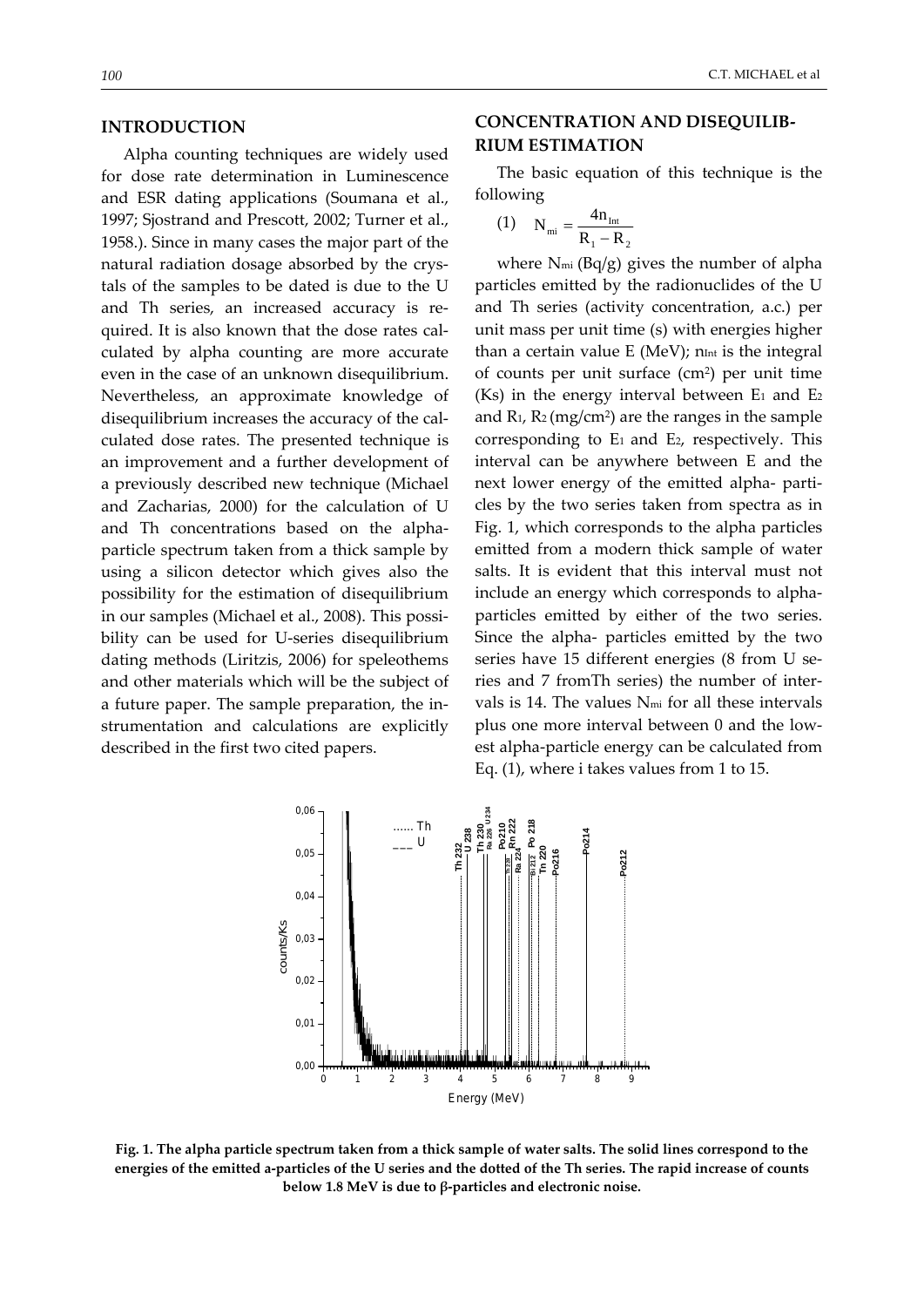Nmi are plotted versus energy as steps in Fig. 2 (thick line), where Nm1 corresponds to the a.c. of <sup>212</sup> Po , Nm2 to the a.c. of 212Po +214 Po and so on. Finally, Nm15 corresponds to the sum of a.c. of all the daughter nuclides of the two series.

In case of equilibrium the a.c. NU and NTh of 238U and 232Th, respectively, are given by

NU=(Nm15 ‐ 9:36Nml)/8 (2)

and

 $N_{\text{Th}} = N_{\text{ml}} / 0.641$  (3)

from which the coresponding concentrations in ppm

 $Cu= NU/0.0124(4)$ and  $Crh = NTh/0.00406(5)$ are given.

In the case of disequilibrium in U series (for Th series usually disequilibrium can be ex‐ cluded due to the short half‐lifes of all daughter nuclides with respect to parent) the value of  $N_U$ is given by

$$
N_{U} = \frac{N_{m15} - 9.36 N_{m1}}{2 + t + r + 4rn}
$$
 (6)

where t and r are the disequilibrium fractions of  $230$  Th and  $226$  Ra, respectively, with respect to the series parent <sup>238</sup>U, so that the corresponding a.c. of these two nuclides are  $N_{230Th} = t$  $N_U$  (7) and  $N_{226 R_a}$  = r  $N_U$  (8), respectively, and n is the disequilibrium fraction of <sup>222</sup>Rn with respect to its parent nuclide <sup>226</sup>Ra, so that its a.c. is  $N_{226Ra}$  = r n $N_U(9)$ . In case of equilibrium t = r = n = 1 and thus Eq.6 becomes the same with Eq.2. The theoretical Nmi diagrams presented in Fig. 2 allow for an approximate quantitative estimation of disequilibrium in our samples by com‐ paring them with the experimental Nmi (thick line) diagram resulting from Eq. 1. For this comparison the theoretical Nmi diagrams are calculated by giving different values t, r and n, which correspond to the different most usual cases of disequilibrium, and calculating the suc‐ cessive a.c.  $N_{m1}$ ,  $N_{m2}$ , ...  $N_{m15}$  from Eq. 3, 6, 7, 8, 9. This can be easily done using a software pro‐ gram until for some values of t, r and n we achieve the best possible fit of the theoretical with the experimental diagram. This procedure is analytically described in Michael et al., 2008. In Fig. 2 the thin line (Equilibrium) corresponds to the theoretical Nmi diagram for the case of equilibrium and the dotted line (Disequilib‐ rium) corresponds to the theoretical N<sub>mi</sub> diagram for the case of 100% 230Th and 100% 226Ra deficiency. In the latter case, for which  $t = r = 0$ and n any value, there is also 100% deficiency for the 222Rn and for all its successive daughter nuclides, because these follow after 226Ra and have short half‐lives. In steps 15th and 1st the experimental and theoretical diagrams coincide always because the calculations of Nmi in all theoretical cases are based in the experimental values of Nmi in these two steps (Eq. 2, 3, 6).



Fig.2. Diagram of experimental  $N_{mi}$  resulting from the spectrum of Fig. 1 (thick line) and the corresponding theoretical diagrams for the cases of equilibrium (thin line) and for 100% 230Th and 100% 226Ra deficiency disequilib**rium (dotted line).**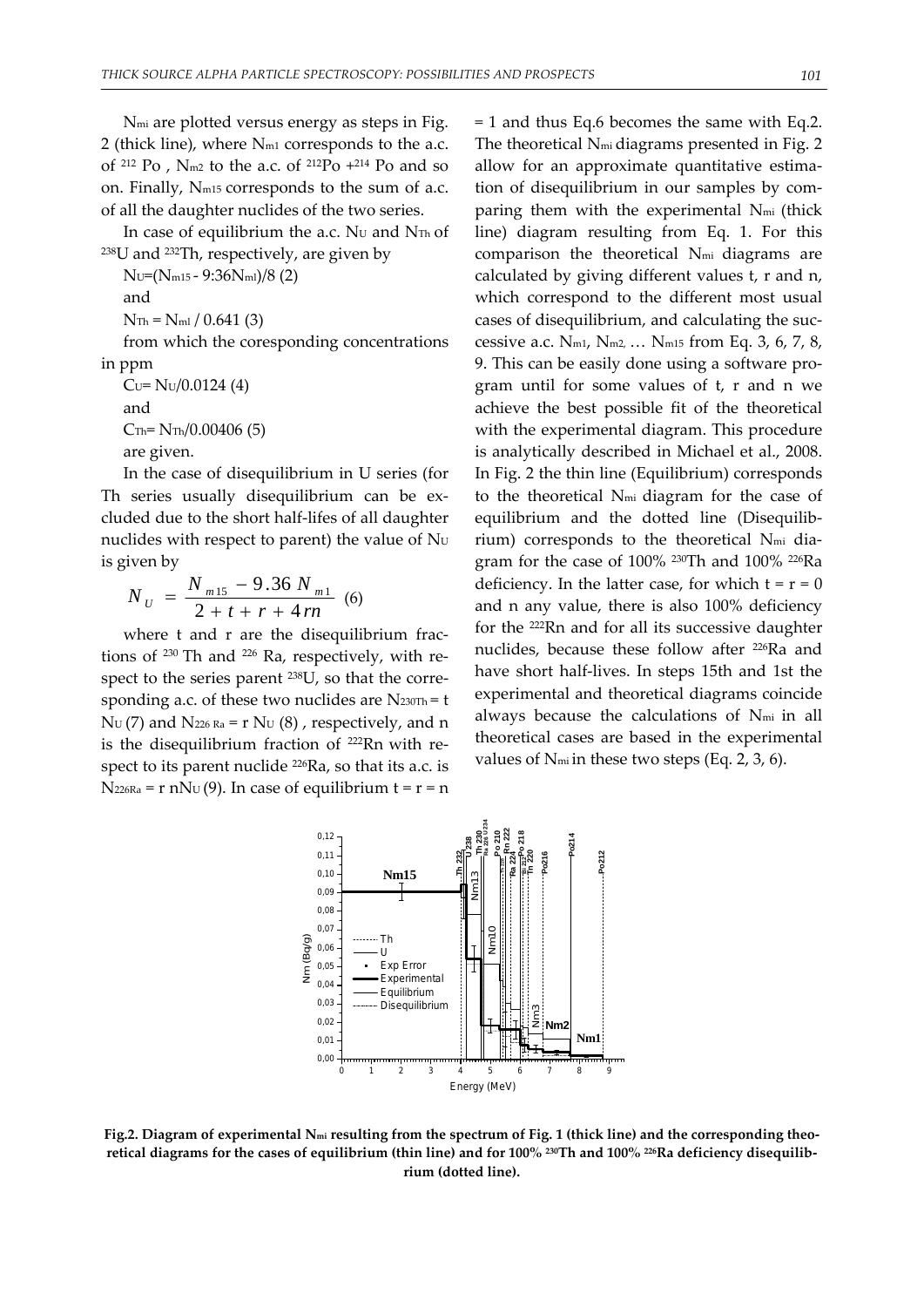From the three diagrams for the water salts of Fig. 2 it is evident that the experimental Nmi diagram is much closer and within the calculated error to the disequilibrium diagram than that of equilibrium and thus we can conclude that for these water salts there is deficiency of about 100% 230Th and 100% 226Ra in the U series. This result is expected because our sample of water salt was modern and taken from a modern water heater. The calcite crystals in our sample, as like the calcite crystals of speleothems, are formed from calcium carbonate in water in which there is usually U present but no Th, due to the lower solubility of Th. Some of the U is incorporated in the calcite crystals and through radioactive decay there is gradual ac‐ cumulation of <sup>230</sup>Th. Thus by estimating the ratio of  $230$ Th /  $234$ U using this technique, it is possible to have an estimate of the time that has elapsed since crystal formation.

## **ACCURACY TESTING**

In a recent paper (Michael et. al., 2010) it was estimated that by this new technique it is possible to measure U concentration of some few decimals of ppm, as the calculated systematic errors are lower than 0.16 ppm and for Th con‐ centration the calculated systematic error is 0.35 ppm. These estimations were based on a per‐ spex cover of the Si detector with activity concentration between 0 and 0.015 Bq/g which was estimated using a suitable technique described in the above paper. The systematic errors could be reduced in case we find a material with lower activity than the real activity of the per‐ spex or if we can know its real activity with a relatively good accuracy. Recently, iron disc newly constructed was used as a cover with an activity concentration which was estimated less than  $0.005$  Bq / g, that is 3 times lower than that of perspex, resulting in a respective decrease of the calculated systematic errors. This means that the calculated systematic errors have restricted to about 0.05 ppm for U and 0.12 ppm for Th. These systematic errors could be calculated even less if we find an other material with lower activity concentration than the iron disc used.

As mentioned in Michael et al (2010), this new method has the advantage of being self‐ tested for the accuracy of the calculated concentrations for each sample. The main criterion is based on whether the estimated a.c. Nmi for the same sample remain equal, within the calculated errors, if the calculations are made in various parts of the alpha particles spectrum (regions of interest, ΔΕ) and wihin the same of the 15 energy intervals mentioned above. It is obvious that for our measurements being cor‐ rect the calculated Nmi should be stable, i.e. there is a plateau region in our results, as these are referring to the same amount. This criterion should be tested mainly for the intervals 0‐4.01 MeV and 7.683‐8.78 MeV in which the values of Nm15 and Nm1, respectively, are calculated, as these values are the only needed for the U and Th concentration calculations in case of equilib‐ rium.

In case of disequilibrium this criterium should be tested also for other intervals. In Fig. 3. the a.c. for the in‐house standard (Pikermi clay, Hein et al., 2002.), used for inter‐laboratory calibration, is presented, calculated in the dif‐ ferent regions of interest  $\Delta E$  0.5-1, 1-1.5, 1.5-2, 2-2.5, 2.5‐3, 3‐3.5, 3.5‐4, versus the mean value for each of these energy regions. We notice that there is a plateau region from 1.5‐4 MeV. For ΔΕ in lower energies the calculated a.c. is higher due to β‐particles and electronic noise.



**Fig.3. The activity concentration for the sample Pi‐ kermi calculated in the different regions of interest 0.5‐1, 1‐1.5, 1.5‐2, 2‐2.5, 2.5‐3, 3‐3.5, 3.5‐4, versus the mean value for each of these energy regions.**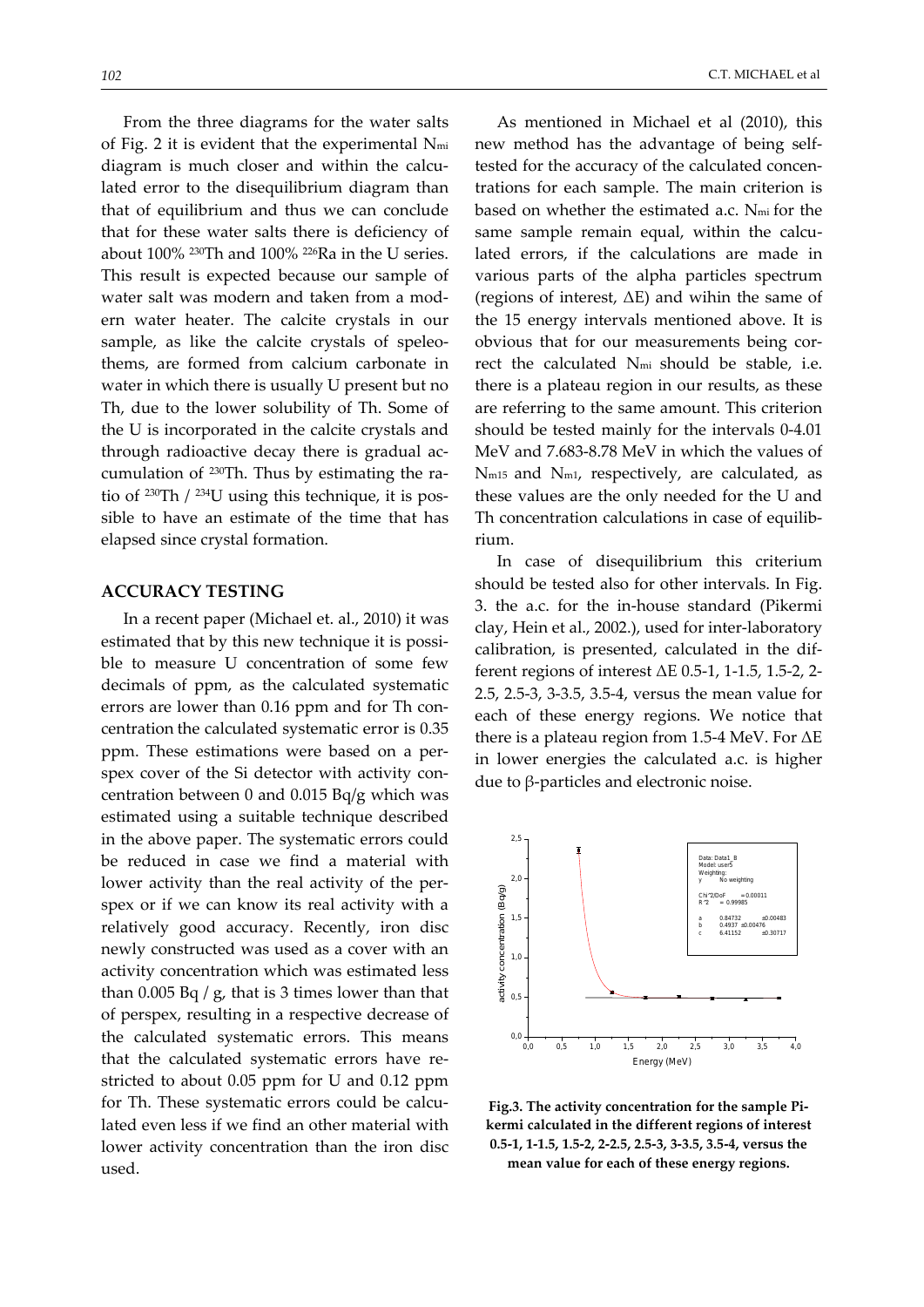In Fig. 4 similar results are found for the case of water salts mentioned above, but for a shorter region (2.5‐4 MeV).



**Fig. 4 The activity concentration for the sample of wa‐ ter salts of Fig. 1and 2 calculated in the different re‐ gions of interest ΔΕ 1‐1.5, 1.5‐2, 2‐2.5, 2.5‐3, 3‐3.5, 3.5‐4, versus the mean value for each of these energy re‐ gions.**

In Fig. 5 the calculated U concentrations for the sediments V4, Y and W1 are presented for different initial values  $E_1$  of  $\Delta E$ , while the last E2 remains 4 MeV for all. It can be seen the calculated values are correct only for the E1 values higher than 2 MeV, because of the stabil‐ ity of the results for these values, which is obvi‐ ously due to the stability of Nm15 in this region. For E<sub>1</sub> lower than 2 MeV the calculated concentrations are not correct because they increase as E1 decreases due to beta‐particles and electronic noise.



**Fig. 5 U concentrations (ppm) calculated for different energy regions ΔΕ (MeV) of alpha particle spectrums of the sediments V‐4, Y and W‐1 versus initial value of ΔΕ while the last is 4 MeV for all .**

In some cases samples usually of low concentrations are presenting insufficient stability (plateau) of the calculated results (Fig. 6, 7 and 8).



**Fig. 6 The activity concentration for a sample of flow‐ stone calculated in the different regions of interest ΔΕ 1.5‐2, 2‐2.5, 2.5‐3, 3‐3.5, 3.5‐4, versus the mean value for each of these energy regions.**

This was the subject of intense study from which it was concluded that this is probably due to fractionation during the preparation of the sample or for another reason, for example dust on the surface of the sample, causing a decrease or increase of a.c. in a very thin layer on the surface of the sample. Another reason could be radon (<sup>222</sup>Rn and <sup>220</sup>Tn) escape from the surface of the sample causing also a decrease of a.c. in a very thin layer on the surface of the sample. In Fig.6 the calculated a.c. for a sample of flow‐ stone, taken from the cave of Diros in Pelopon‐ nese, in the different regions of interest ΔΕ 1.5‐ 2, 2‐2.5, 2.5‐3, 3‐3.5, 3.5‐4, versus the mean value for each of these energy regions, are presented, from which it is observed that there is no stability of the results and thus these results are not accurate. A possible reason could be a fractiona‐ tion during the preparation of the sample or radon escape due to the porosity of this sample. The flowstone consists of different materials and mainly calcite, which includes soil grains with aluminum silicate compounds in which the concentration of U and Th is much higher than in calcite. In Fig. 7 there is a diagram simi‐ lar to the diagrams of Fig. 3, 4 and 6. From this diagram it is indicated that when on the surface of the samples there is a substance of lower a.c.,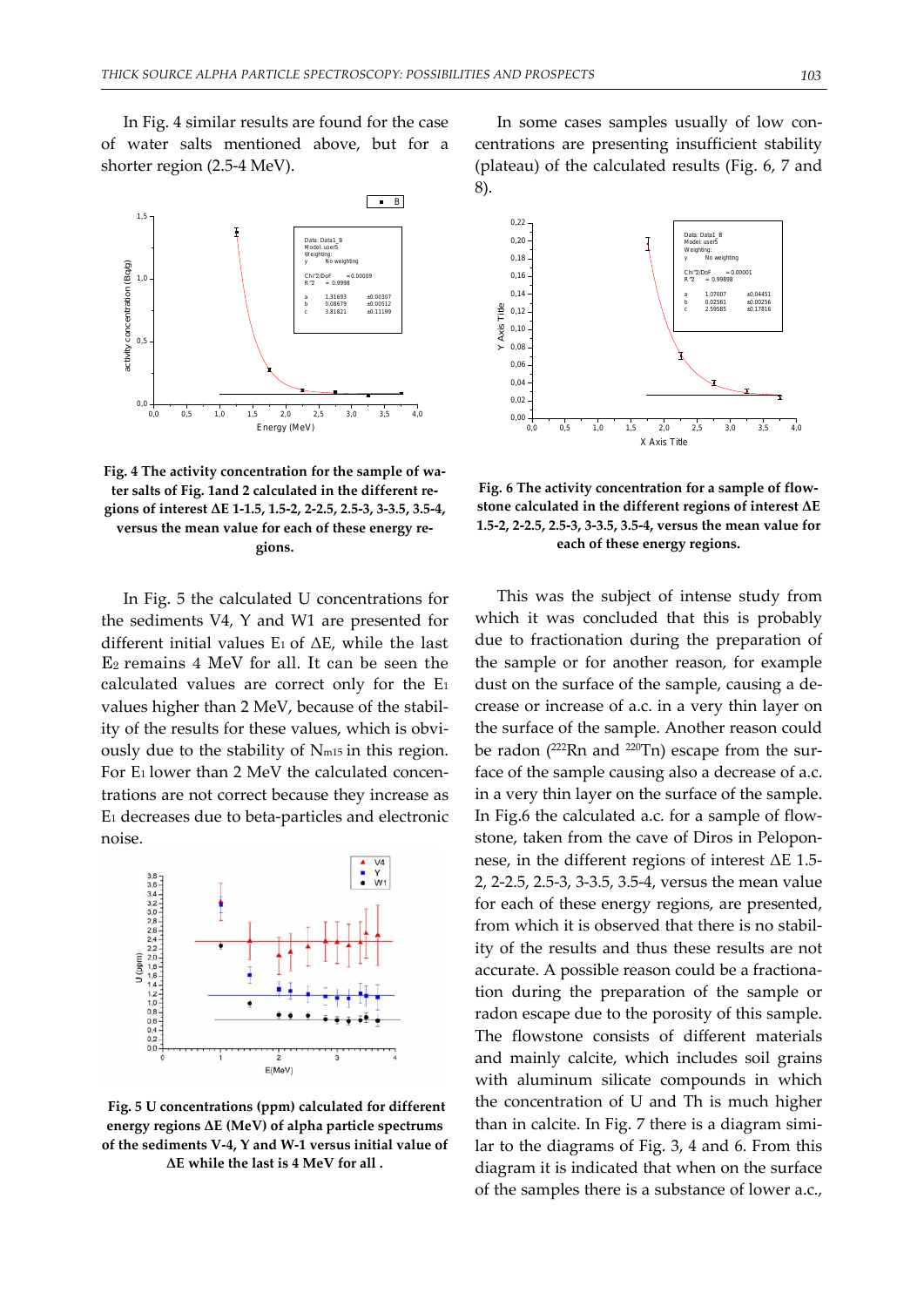as in this diagram, in which the results for a sample of Pikermi, covered with a layer of flowstone of about 0.6 mg/cm<sup>2</sup>, are presented, the calculated a.c. decrease for  $\Delta E$  of higher energies (the a.c. of flowstone is much lower than Pikermi). On the other hand in Fig. 8 it is indi‐ cated that when on the surface of the sample

there is a substance of higher a.c., as in this Fig., in which the results for a sample of perspex covered with a thin layer of Pikermi are pre‐ sented, the calculated a.c. increase for ΔΕ of higher energies (the a.c. of Pikermi is much higher than of that when using the perspex).



**Fig.7. The activity concentration for the sample of Pi‐ kermi covered with flow stone for the values of ΔΕ in the different regions of interest 1‐1.5, 1.5‐2, 2‐2.5, 2.5‐3, 3‐3.5, 3.5‐4, versus the mean energy of these energy regions.** 



**Fig.8. The activity concentration for the sample of per‐ spex covered with a thin layer of Pikermi for the val‐ ues of ΔΕ in the different regions of interest 1‐1.5, 1.5‐ 2, 2‐2.5, 2.5‐3, 3‐3.5, 3.5‐4, versus the mean energy of these energy regions.** 

### **DISCUSSION OF THE RESULTS**

The present experimental results show that in order to use this technique for isotopic dating for speleothems and other materials much effort should be done for avoiding fractionation dur‐ ing the sample preparation procedure. These measurements also show that this technique has the additional advantage, in comparison with the alpha counting pairs technique, except those referred in the previous papers, of detecting any surface differentiation which could introduce inaccuracy in our measurements, even of a very thin layer of the order of some decimals of mg/cm<sup>2</sup>, undetectable by other means. This advantage could be useful when the U and Th should be estimated by a non distractive method for which grinding of the samples should be avoided. The problem of fractiona‐ tion is more important when the measured sample incorporates inclusions of very different a.c. than the rest material.

For speleothems in order to have accurate results the percentage of soil should be very low. This is valid for two reasons, first for avoiding fractionation, and second for better accuracy in the comparison between the ex‐ perimental diagram and the theoretical dia‐ grams, corresponding to the different disequi‐ librium cases, in order to find the disequilib‐ rium state in our sample. It should be taken into account that in nuclear counts the error is the square root of the counts, i.e. increases as the counts increase. Therefore, we have increased error when the soil content and thus the Th content is increased compared with that of U, which gives the important counts for our measurements , since in the soil the Th concentration is usually 3 times that of U. This happens be‐ cause in the total a.c. of the sample the a.c. of the Th series is added. In this case the error of the experimental Nmi values is increased. This has as a result the comparison of the theoretical with the experimental N<sub>mi</sub> diagrams to be not possible in case the difference between these two diagrams is small and within the errors.

For the water salts measured the calculated concentration of U is  $1.76 \pm 0.20$  ppm and of Th is  $0.86 \pm 0.30$  ppm. Also for the flowstone the calculated concentration of U is  $0.13 \pm 0.35$  and of Th is  $0.78 \pm 0.24$ . Thus for the water salts the